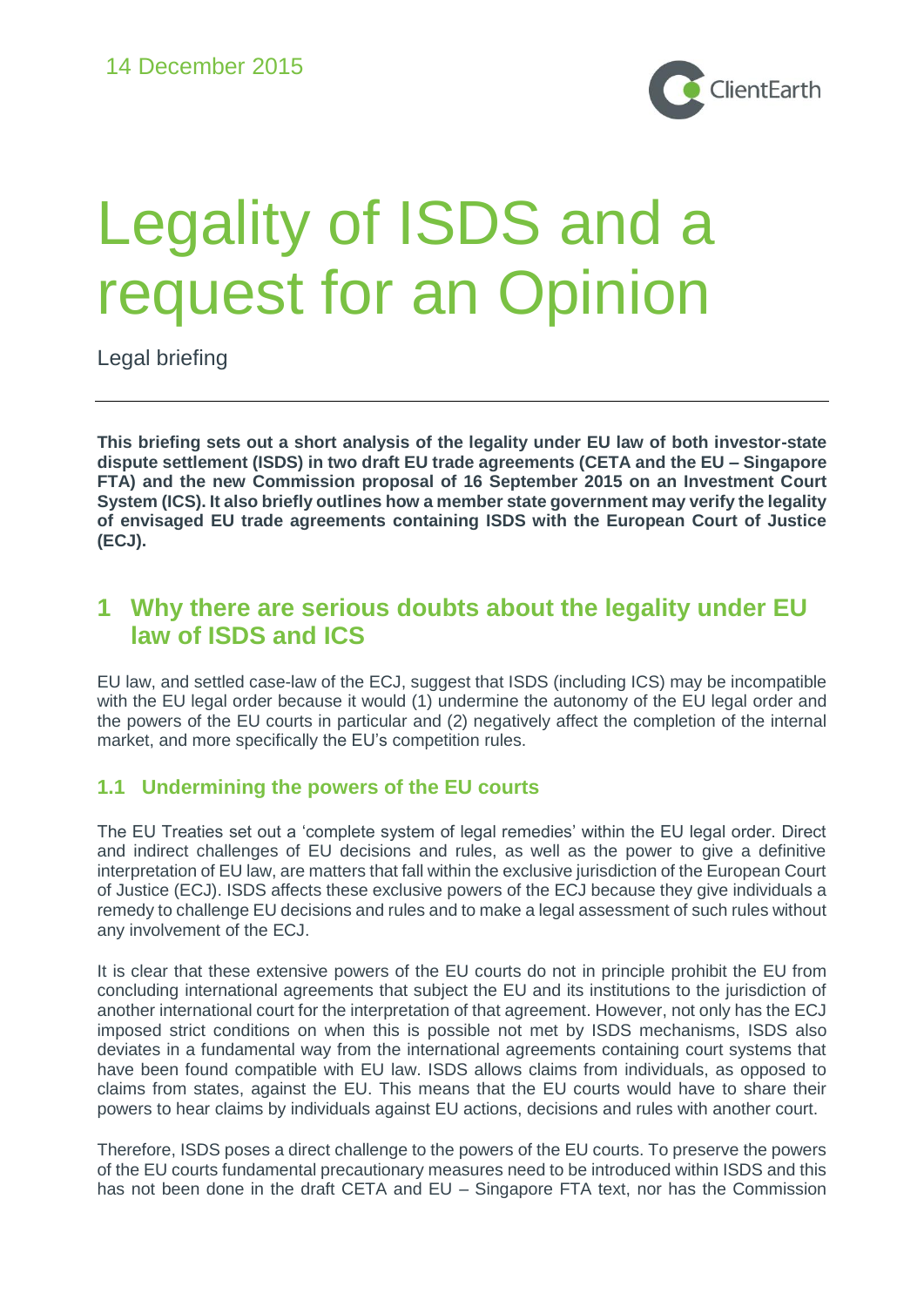

14 December 2015

sufficiently addressed this problem in its proposal for an ICS of 16 September which is to be included in the EU-Vietnam FTA.

#### **1.2 Discrimination and effectiveness of EU internal market law**

ISDS also poses a challenge to the proper functioning of the EU internal market rules. Not only does ISDS and ICS introduce a discriminatory judicial remedy that is only open to foreign investors and foreign owned EU undertakings contrary to a number of EU Treaty and Charter provisions, it also hampers the effectiveness of EU primary and secondary law, in particular in the context of the EU internal market. ISDS enables foreign investors to nullify fines and other financial obligations imposed on the basis of the EU treaties. This problem is not confined to the obligation to pay back unlawfully granted state aid, as the Commission suggests in its proposal for an ICS. For instance, it equally applies to any fine issued by the Commission for the breach of other EU competition rules.

## **2 A request for an Opinion**

Under article 218 (11) of the Treaty on the Functioning of the European Union, a member state may request an Opinion of the European Court of Justice on the legality of an 'envisaged' EU international agreement.

The reason for the existence of this Treaty procedure is to prevent complications which would result from legal disputes concerning the compatibility with the Treaties of international agreements binding upon the European Union.

A request for an Opinion can only concern an 'envisaged' EU international agreement. The Court therefore requires that there is sufficient information on the actual content of that agreement and secondly that the agreement is not yet concluded. On the basis of these criteria, a member state government can request an Opinion on the compatibility of ISDS in the EU-Singapore FTA, the EU-Vietnam FTA and CETA.

There is no doubt that ISDS raises many other fundamental questions such as the actual need of such systems, the negative impact they may have on public interests such as environmental protection, and the lack of a sound constitutional and transparent judicial process. This debate should however be without prejudice to the legality of ISDS and ICS, an issue that can easily be addressed by making a request to the ECJ.

For more information please contact

| <b>Laurens Ankersmit</b>      | Paul de Clerck                         |
|-------------------------------|----------------------------------------|
| EU Trade & Environment Lawyer | Economic Justice Programme Coordinator |
| <b>Client Earth</b>           | Friends of the Earth Europe            |
| +32(0)20 808 4321             | +32(0)49 438 0959                      |
| lankersmit@clientearth.org    | paul.declerck@foeeurope.org            |